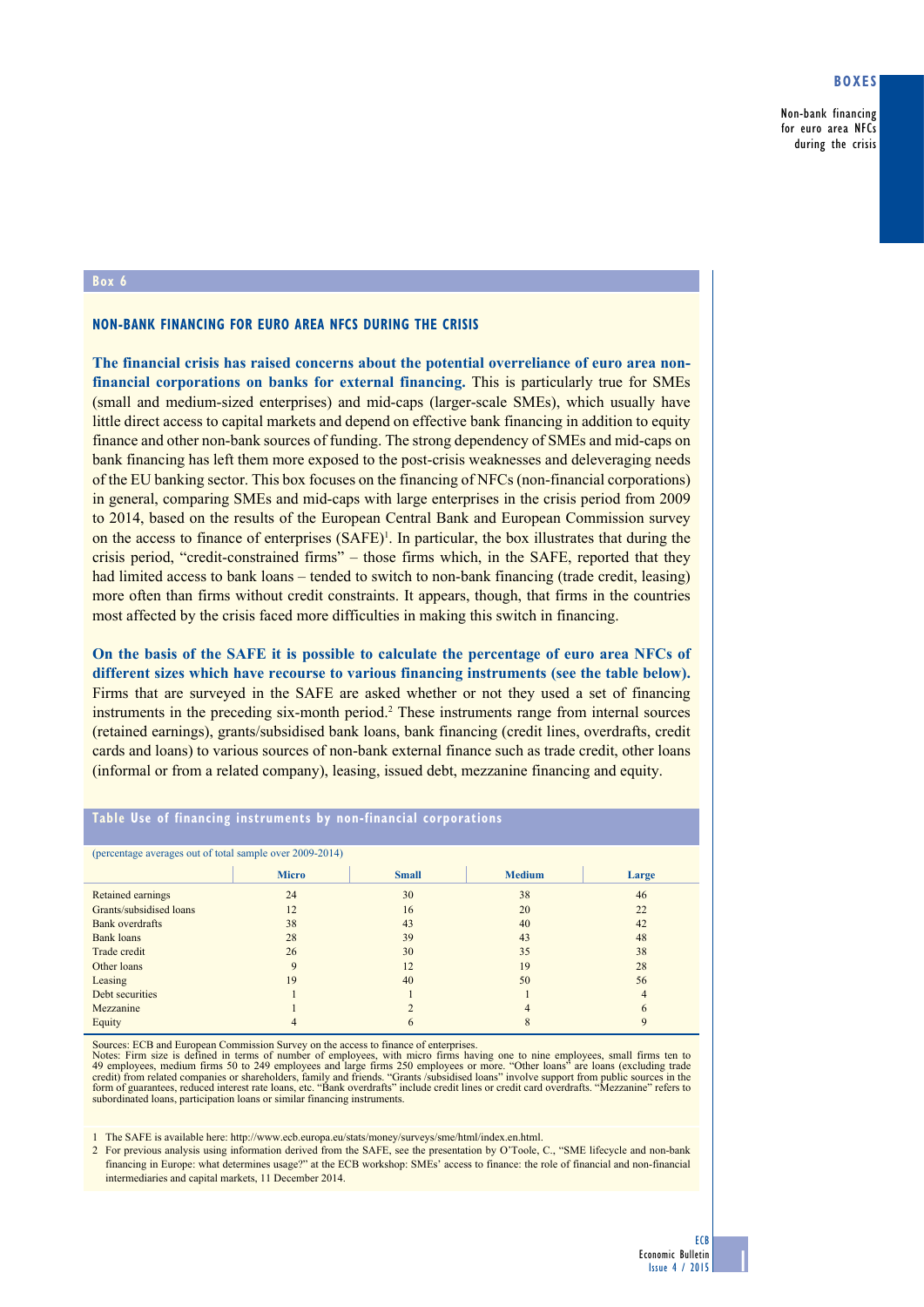**Bank-based instruments such as grants/subsidized loans, bank overdrafts and bank loans are used more than market-based instruments such as debt securities, mezzanine financing and equity.** Retained earnings are also used, especially by large firms (see the table). While leasing appears to be the most used instrument, at least for medium-sized and large firms, it is not necessarily the most important in terms of volume or in terms of financing new investment. For most of the instruments, there is a clear pattern; the percentage of use increases with the size of the firm. This confirms that large firms typically have better and more diversified access to the various sources of finance. It is also interesting to note that, out of all the external financing instruments used, micro and small firms favour short-term bank instruments like credit lines, bank overdrafts and credit cards, followed by bank loans, trade credit and leasing, while mediumsized and large firms have more frequent recourse to leasing, followed by bank loans (long-term and short-term) and trade credit.

**The share of NFCs making use of more than one non-bank external source of finance increases with the size of the firm.** Out of all firms using non-bank external sources of finance, 57% made use of just one financing source and the rest used at least two sources. Micro (72%), small (64%) and medium-sized (54%) firms mainly used one non-bank instrument of finance (see Chart A). However, over half of large firms (56%) made use of at least two sources of nonbank finance. The differentiation increases with size: for instance, 13% of medium-sized firms

### **chart a share of Nfcs making use of different non-bank external instruments**





# **chart B Likelihood of credit-constrained Nfcs using non-bank external instruments**

equity

(estimates based on least squares regressions) $<sup>1</sup>$ </sup>

trade credit



Source: ECB and European Commission Survey on the access to finance of enterprises. Notes: Firm size is defined in terms of employees, with

micro firms having one to nine employees, small firms ten to 49 employees, medium firms 50 to 249 employees and large firms 250 employees or more. Non-bank financing instruments are: trade credit, other loans, leasing, debt securities, mezzanine financing and equity.

Notes: The dependent variable is a binary one that takes value 1 if the firm has used a specific source of finance in the preceding six months; it is zero otherwise. The estimation period is 2009-2014 for 11 euro area countries. Only statistically significant coefficients are reported.<br>1) The estimations are based

The estimations are based on weighted least squares regressions (see the report on the results of the SAFE at http:// www.ecb.europa.eu/stats/money/surveys/sme/html/index. en.html for an explanation of the weights used in the survey). The regressions include country-industry fixed effects and time fixed effects and errors are robust. The number of observations ranges from 39,949 for leasing to 18,242 for equity.

2